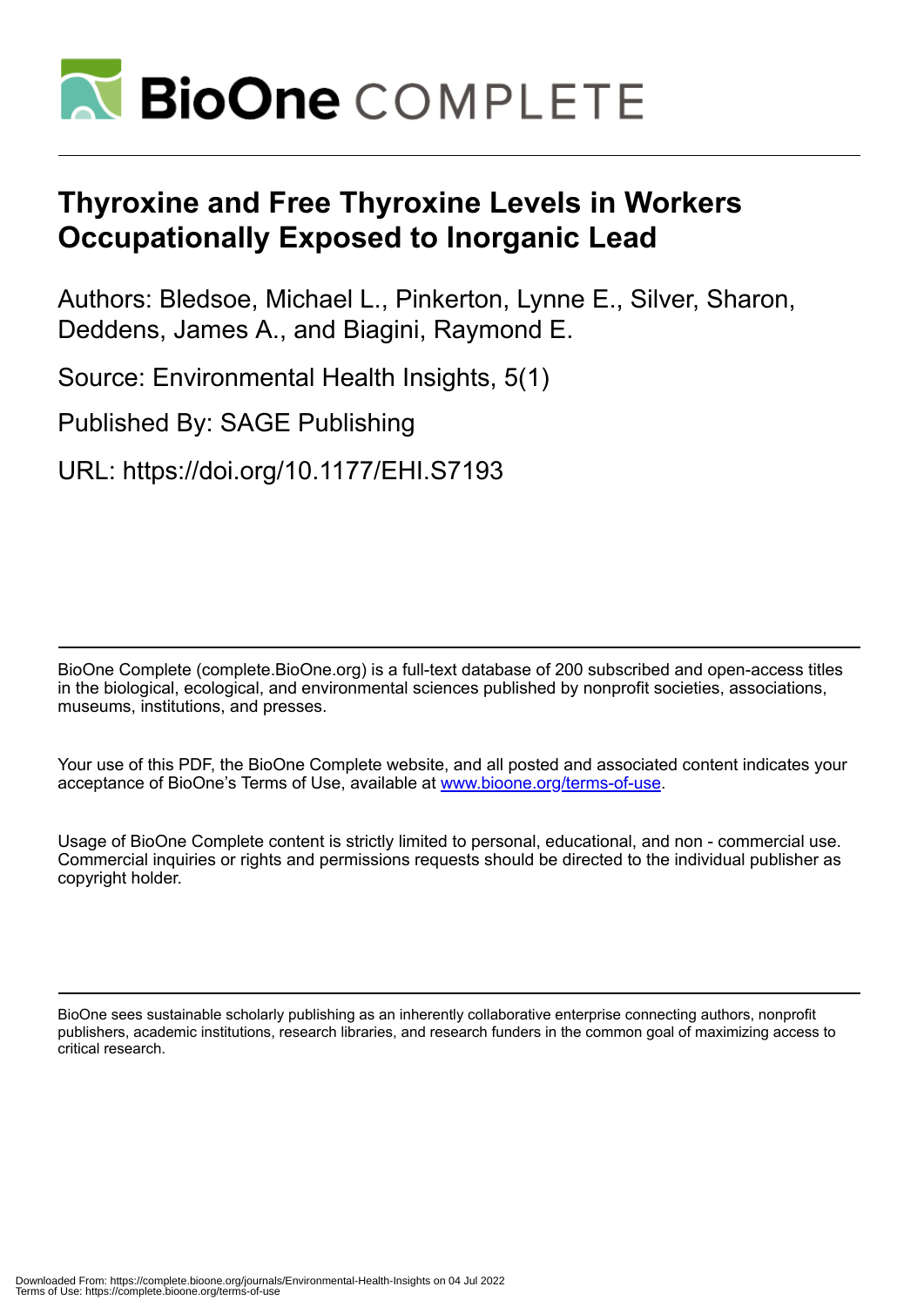# [Environmental Health Insights](http://www.la-press.com/environmental-health-insights-journal-j110)



**Open Access** Full open access to this and thousands of other papers at <http://www.la-press.com>.

ORIGINAL RESEARCH

## **Thyroxine and Free Thyroxine Levels in Workers Occupationally Exposed to Inorganic Lead**

Michael L. Bledsoe<sup>1</sup>, Lynne E. Pinkerton<sup>2</sup>, Sharon Silver<sup>2</sup>, James A. Deddens<sup>2</sup> and Raymond E. Biagini<sup>3</sup>

1 Occupational Medicine Services, 78th Aerospace Medicine Squadron, 78th Medical Group, United States Air Force, Robins Air Force Base, GA, USA. <sup>2</sup>Division of Surveillance, Hazard Evaluations and Field Studies, National Institute for Occupational Safety and Health, Centers for Disease Control and Prevention, Cincinnati, OH, USA. <sup>3</sup>Division of Applied Research and Technology, National Institute for Occupational Safety and Health, Centers for Disease Control and Prevention, Cincinnati, OH, USA. Corresponding author email: [michael.bledsoe@us.af.mil](mailto:michael.bledsoe@us.af.mil)

#### **Abstract:**

**Background:** The effects of lead exposure on thyroid function are unclear.

**Methods:** Serum thyroxine (T4) was evaluated among 137 lead-exposed workers and 83 non-exposed workers. Free thyroxine (FT4) was evaluated among a subset of these workers. Exposure metrics included blood lead level (BLL), which reflects recent exposure, zinc protoporphyrin (ZPP), a marker of intermediate-duration lead exposure, exposure duration, and estimated cumulative exposure. Multiple linear regression results were adjusted for age, race, and current smoking status.

**Results:** Mean BLLs were 38.9 µg/dL in lead exposed workers and 2.1 µg/dL in non-exposed workers. The adjusted mean T4 and FT4 concentrations among exposed and non-exposed workers were similar. While T4 was not significantly related to any of the exposure metrics, FT4 was inversely related to the logged values of both exposure duration and cumulative exposure, but not to ZPP or BLL. **Conclusions:** The findings suggest that FT4 levels may be related to long-term lead exposure.

**Keywords:** thyroxine, free thyroxine, lead, occupational exposure

*Environmental Health Insights* 2011:5 55–61

doi: [10.4137/EHI.S7193](http://dx.doi.org/10.4137/EHI.S7193)

This article is available from [http://www.la-press.com.](http://www.la-press.com)

© the author(s), publisher and licensee Libertas Academica Ltd.

This is an open access article. Unrestricted non-commercial use is permitted provided the original work is properly cited.

Environmental Health Insights 2011:5 **55**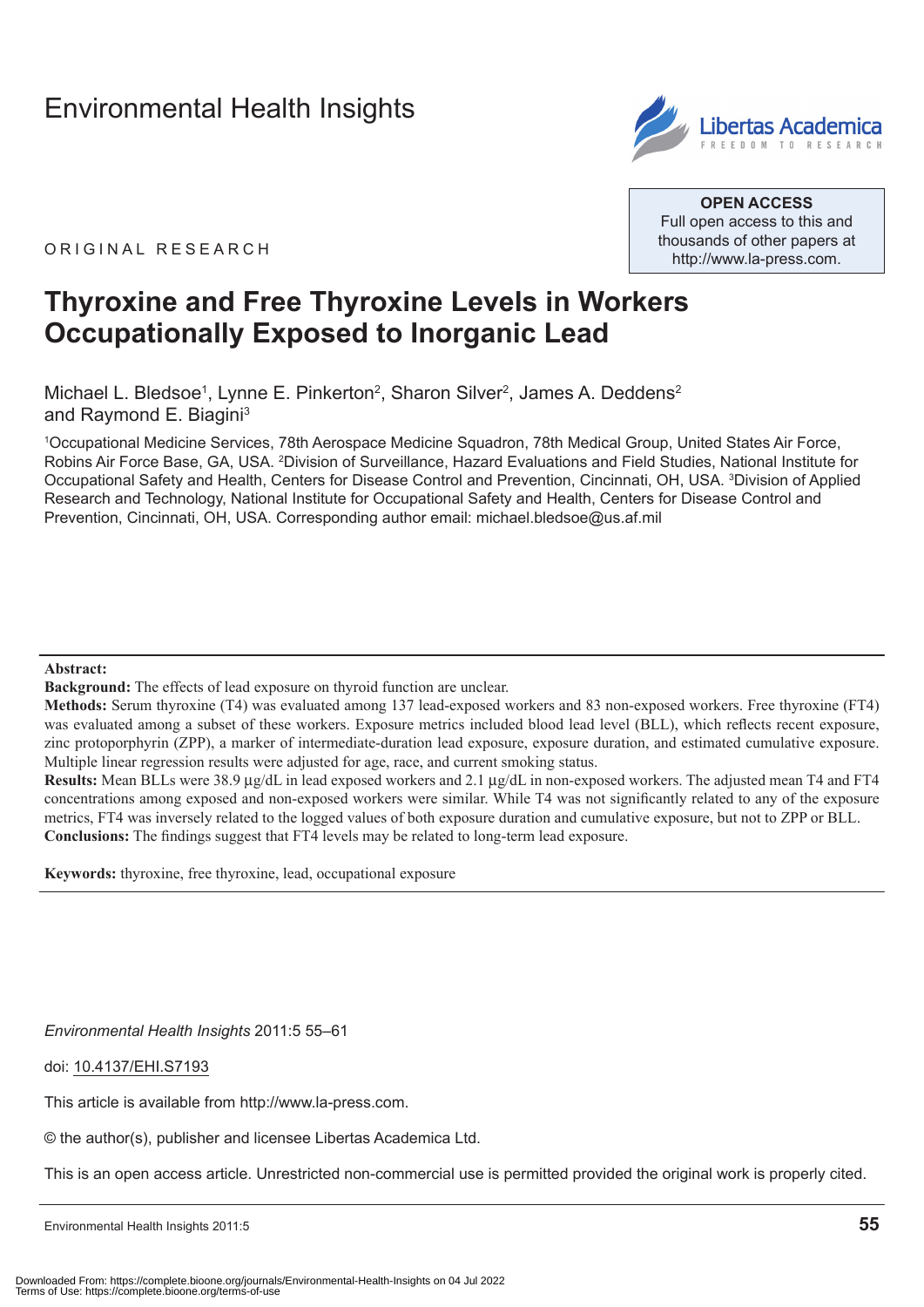### **Introduction**

Lead is one of the oldest known occupational and environmental poisons, but one whose properties make it a valuable industrial metal. Lead has long been known to affect the neurological, renal, and reproductive systems.<sup>1</sup> Scientific understanding of lead toxicity in other organ systems and at low levels of exposure continues to evolve.2

The two primary thyroid hormones are thyroxine (T4) and triiodothyronine (T3). T3 and T4 primarily circulate bound to carrier proteins; less than 1% of each circulates unbound as free T3 (FT3) and free T4 (FT4), respectively. The unbound or "free" fraction is responsible for the biological effects. Thyroid hormone production is regulated by a complex negative feedback system controlled by the hypothalamus through the pituitary gland, with thyroid stimulating hormone (TSH) an important mediator. Thyroid function is primarily evaluated by serum testing of TSH, T4, FT4, T3, and FT3.

Several studies have evaluated the effects of lead on thyroid hormone levels. Moline and Landrigan<sup>3</sup> note that thyroid function is often depressed in leadexposed workers. However, the findings have been inconsistent. Differences in exposure levels may explain some of the disparity. Decreased thyroid hormone levels have been reported primarily in studies of workers with higher exposure levels, with mean blood lead levels (BLL) above 60 µg/dL (micrograms of lead per deciliter of blood); at lower exposure levels, results have been mixed, with studies reporting increases, decreases, or no change in hormone levels.4 Moreover, some studies of highly exposed workers observed no association between lead exposure and serum thyroid hormones.<sup>5</sup> Potential reasons for these disparities include small sample sizes, potential confounders, and differences in clinical laboratory assessments.4 The lack of scientific consensus about the effects of lead exposure on thyroid hormone levels demonstrates the need for additional research.

In 1994, the National Institute for Occupational Safety and Health (NIOSH) performed a cross-sectional study<sup>6</sup> comparing immunologic factors in workers occupationally exposed to lead ("exposed") and manufacturing workers without lead exposure ("nonexposed"). As part of the study, sera from exposed and non-exposed participants were analyzed for T4, BLL, and zinc protoporphyrin (ZPP). Two years later, FT4

was analyzed in stored serum from study participants who gave consent for serum remaining from the study to be used for future research. In order to elucidate the relations between occupational lead exposure and thyroid hormone levels, the current study compared T4 and FT4 levels to several metrics of lead exposure among workers with and without occupational lead exposure.

### **Materials and Methods** Study population

In the original study, lead-exposed workers were recruited from a large secondary lead smelter (a facility that recycled batteries) in the southeastern US. A non-exposed comparison group was recruited from a nearby hardware manufacturing plant that mainly produced metal door hinges. Male employees on first and second shift who were hired at least six months prior to the study were invited to participate. Women were not invited to participate because of the small number of lead-exposed female employees at the secondary lead smelter. Because the study evaluated immunologic factors, exclusion criteria were developed based on factors known or suspected to alter immune response. Exclusion criteria (at the time data were collected) included use of medications (such as corticosteroids) known to alter immune function, or serious illnesses of the immune system (such as leukemia or acquired immune deficiency syndrome).

The original study examined 145 lead exposed and 84 non-exposed workers. The study protocol was approved by the Human Subjects Review Board of NIOSH. Informed consent was obtained from all participants. Blood was obtained to measure BLL (which provides an estimate of recent exposure), ZPP (which provides an estimate of intermediate duration lead exposure), and serum T4. Numerous measurements of immune function were made and have been reported previously.<sup>6</sup> Many, but not all, participants gave consent for any remaining sera to be used for future research.

Participants were also administered a questionnaire that included personal demographic information, medical history, medication use, smoking and drinking habits, and work history. Self-reported medication use was later reviewed for any use of medications that affect thyroid function. Six exposed and two nonexposed participants reported aspirin use, but below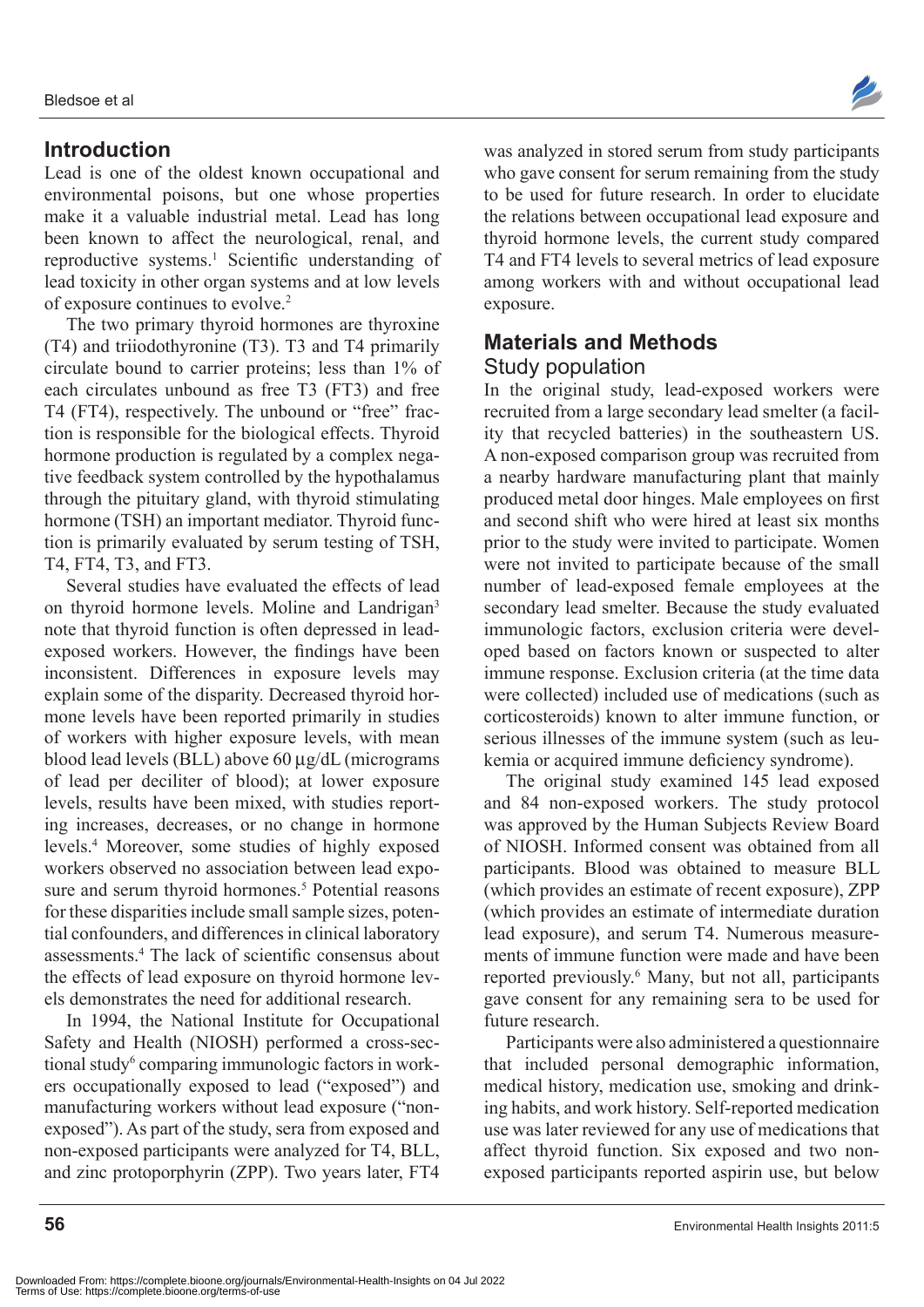

the 2600 mg daily dose associated with a potential to alter thyroid function.7 One exposed participant was excluded for daily use of phenytoin, reported to alter thyroid function.7 No participants reported a history of thyroid disease or a hobby (such as bullet casting) or previous employment which would entail exposure to lead.

At the time of the original study, not all participants consented to allow their remaining sera to be analyzed for future research and not all stored serum samples had sufficient volume remaining for analysis of FT4. For the final analysis, there were 137 lead-exposed participants, of whom 83 also had a FT4 result available, and 83 non-exposed participants, of whom 47 also had a FT4 result available. One exposed participant had a T4 of 16.2 µg/dL (normal range 5.0–12.0 µg/dL), 6.2 standard deviations above the mean of 5.7 µg/dL, but had no available FT4 result. The results presented here omit this participant, giving final analyses of 136 lead-exposed and 83 nonexposed workers.

#### Exposure characterization

The primary exposure at the secondary lead smelter was lead. According to company air monitoring data, air concentrations of arsenic and other elements were negligible. Areas of the hardware manufacturing plant where exposure to chemicals was negligible were identified based on a review of the Material Safety Data Sheets and a walkthrough survey of the plant. The non-exposed comparison group was limited to workers who were employed in these areas. NIOSH investigators also conducted air sampling for metals and oil mists at the hardware manufacturing plant; air concentrations were negligible.<sup>6</sup>

### Sample collection

In 1994, blood was collected for the original study by antecubital venipuncture into trace element tubes for blood lead analysis and serum separator tubes to isolate sera. The sera were separated on site by centrifugation at  $1,000 \times g$  for 10 minutes for serum chemistry analyses. All tests were performed by methods consistent with established guidelines for clinical analysis and in compliance with regulations of the Clinical Laboratory Improvement Act.<sup>8</sup> Extra serum remaining from the original study was stored at  $-70$  °C.

#### Clinical chemistry

Blood lead analyses and ZPP measurements were performed by a commercial laboratory (Smith-Kline Beecham, St. Louis, MO, OSHA certified). T4 measurements were performed at NIOSH (Cincinnati, OH) using a centrifugal chemistry analyzer (COBAS FARA II, Roche, Inc., Nutley, NJ) using reagents and standards supplied by the manufacturer. FT4 measurements were performed on previously stored sera by a commercial laboratory (Corning Hazelton, Inc., Vienna, VA) using a solid-state <sup>125</sup>I radioimmunoassay.

#### Statistical analysis

Participant demographic and biometric characteristics, T4, and FT4 of exposed and non-exposed participants were compared with t-tests for continuous variables, and Chi-square tests for categorical variables. Similarly, characteristics of participants with both T4 and FT4 results available were compared to participants with only T4 results.

Multiple linear regression analyses were used to examine the relations between measures of lead exposure and measures of thyroid function (T4 and FT4). A dichotomous variable indicating whether the subject was occupationally exposed to lead was the initial exposure variable included in the models. These models were used to obtain adjusted ("least squares") mean values in the lead-exposed and non-exposed groups for T4 and FT4. For all regression models, potential confounders and effect modifiers examined included age, race, body mass index, smoking (current status, pack years), and alcohol use.

In order to evaluate exposure-response relations in the group of lead-exposed workers, regression analyses were conducted in which the dichotomous exposure variable was replaced by a continuous exposure biometric (current BLL or current ZPP) or by a continuous non-biological exposure metric (duration of lead exposure or an estimate of cumulative lead exposure). Cumulative lead exposure (in µg/ dL•years) was estimated for the lead-exposed participants from historical blood lead monitoring results with the equation

$$
\int_{0}^{T}B(t)dt = \sum_{i=1}^{n-1}(1/2)(B_{i}+B_{i+1})\Delta t
$$

Environmental Health Insights 2011:5 **57**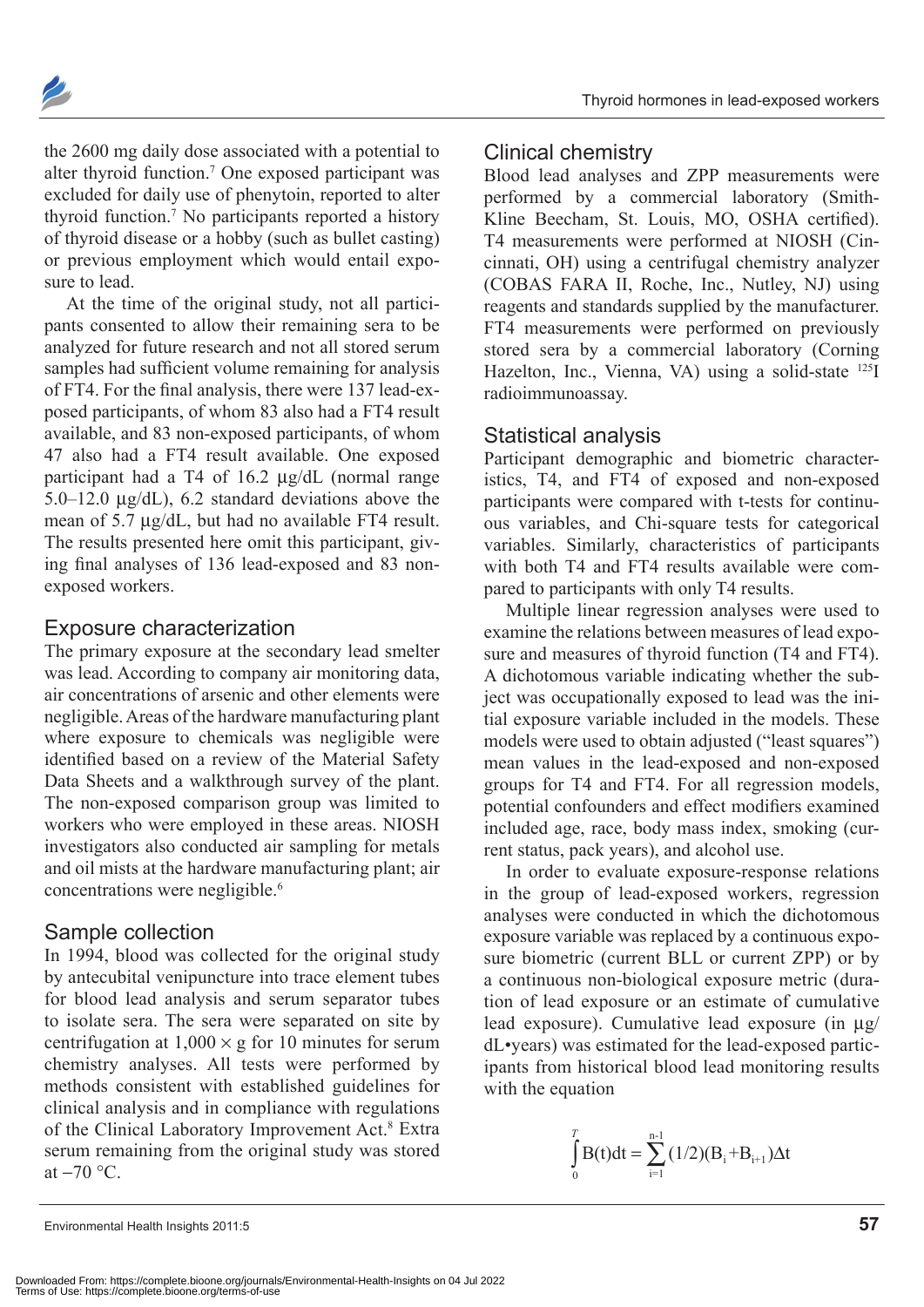|                                                                  | <b>Exposed</b><br>$N = 136^{+}$ | Non-<br><b>Exposed</b><br>$N = 83$ |
|------------------------------------------------------------------|---------------------------------|------------------------------------|
| Mean age (yrs)*                                                  | 32.9(8.5)                       | 30.2(9.3)                          |
| Mean body mass index<br>(kg/m <sup>2</sup> )<br>Race*            | 27.8 (5.4)                      | 27.3(5.5)                          |
| Caucasian                                                        | 54 (39.7%)                      | 51 (61.4%)                         |
| African-American                                                 | 82 (60.3%)                      | 32 (38.6%)                         |
| Smoking status                                                   |                                 |                                    |
| Never smoker                                                     | 70 (51.5%)                      | 34 (41.0%)                         |
| Former smoker                                                    | 19 (14.0%)                      | 14 (16.9%)                         |
| Current smoker                                                   | 47 (34.6%)                      | 35 (42.2%)                         |
| Mean pack years of smoking                                       | 4.8(9.6)                        | 4.0(7.5)                           |
| Alcohol use (1 drink/wk,<br>on average, during last<br>6 months) | 84 (61.8%)                      | 46 (55.4%)                         |

**Table 1.** Characteristics of workers exposed to lead at a secondary lead smelter and non-exposed workers.†

**Notes:** †Results are presented as mean (standard deviation) or number (%); ‡ A few individual data items were missing for some participants. The total number of exposed and non-exposed participants used in these analyses ranged from 135 to 136 and from 82 to 83, respectively, because of missing data.  $*P < 0.05$ .

where  $B_i$  and  $B_{i+1}$  are the ith and  $(i + 1)$ th blood lead measurements (in µg/dL), respectively; ∆t is the time interval (in years) between measurements; and *n* is the total number of blood lead measurements. Time-integrated blood lead concentration has been reported to correlate with measurements of bone lead, which is considered a measure of cumulative lead exposure.9,10

All analyses were performed using SAS Version 9.1 (SAS Institute, Cary, NC). Values of blood lead



below the limit of detection  $(2 \mu g/dL)$  were estimated by dividing the limit of detection by two. $11$ 

#### **Results**

Demographic information and exposure measurements for lead-exposed and non-exposed participants are shown in Tables 1 and 2. Lead-exposed participants were older, on average, than non-exposed participants ( $P = 0.03$ ) and more likely to be African-American ( $P = 0.002$ ). The mean body mass index of exposed and non-exposed participants was similar  $(P = 0.57)$ . The mean BLL was 38.9  $\mu$ g/dL among exposed participants and 2.1 µg/dL among nonexposed participants, while the median ZPP was 48.0 µg/dL in exposed workers and 18.0 µg/dLin the non-exposed. The median duration of lead exposure among exposed participants was 4.8 years (range: 0.5–18.4 years). The group of participants with both T4 and FT4 results and the group of participants with T4 results only were similar in terms of BLL, ZPP, T4, and demographic characteristics.

The unadjusted mean T4 levels of lead-exposed and non-exposed participants (Table 2) were similar  $(P = 0.25)$ , but the unadjusted mean FT4 was marginally lower among lead-exposed participants than nonexposed participants ( $P = 0.06$ ).

Age was a confounder for all of the regression models for FT4, and race and current smoking status (current smoker yes/no) were confounders for some of the exposure metrics in models for FT4 and T4. For consistency, age, race, and current smoking status were included in all of the final models. All models

**Table 2.** Exposure metric levels and selected thyroid hormone levels for workers exposed to lead at a secondary lead smelter and non-exposed workers.<sup>†</sup>

|                                                                                      | <b>Exposed</b><br>$N = 136^{+}$ | Non-Exposed<br>$N = 83$ | <b>Differences</b><br>P-value |
|--------------------------------------------------------------------------------------|---------------------------------|-------------------------|-------------------------------|
| Mean blood lead level (µg/dL)                                                        | 38.9(8.7)                       | 2.1(1.8)                | $<$ 0.0001                    |
| Median zinc protoporphyrin (µg/dL)                                                   | 48.0 (2-424)                    | $18.0(1 - 59)$          | $<$ 0.0001                    |
| Median time-weighted average blood lead level<br>over years of lead exposure (µg/dL) | 36.5 (14.2-55.8)                | Not applicable          |                               |
| Median duration of lead exposure (years)                                             | $4.8(0.5 - 18.4)$               | Not applicable          |                               |
| Median estimated cumulative lead exposure<br>$(\mu g/dL \cdot year)$                 | 151.6 (7.6-969.2)               | Not applicable          |                               |
| Mean $T4$ ( $\mu$ g/dL)                                                              | 5.81(1.34)                      | 6.01(1.04)              | 0.25                          |
| Mean FT4 (ng/dL)                                                                     | 1.10(0.26)                      | 1.18(0.23)              | 0.06                          |

Notes: <sup>†</sup>Results are presented as mean (standard deviation) or median (range); <sup>‡</sup>A few individual data items were missing for some participants. The total number of exposed and non-exposed participants used in these analyses ranged from 135 to 136 and from 82 to 83, respectively, because of missing data. 136 exposed and 83 non-exposed workers were included in the analyses of T4. 83 exposed and 47 non-exposed workers were included in the analyses of FT4.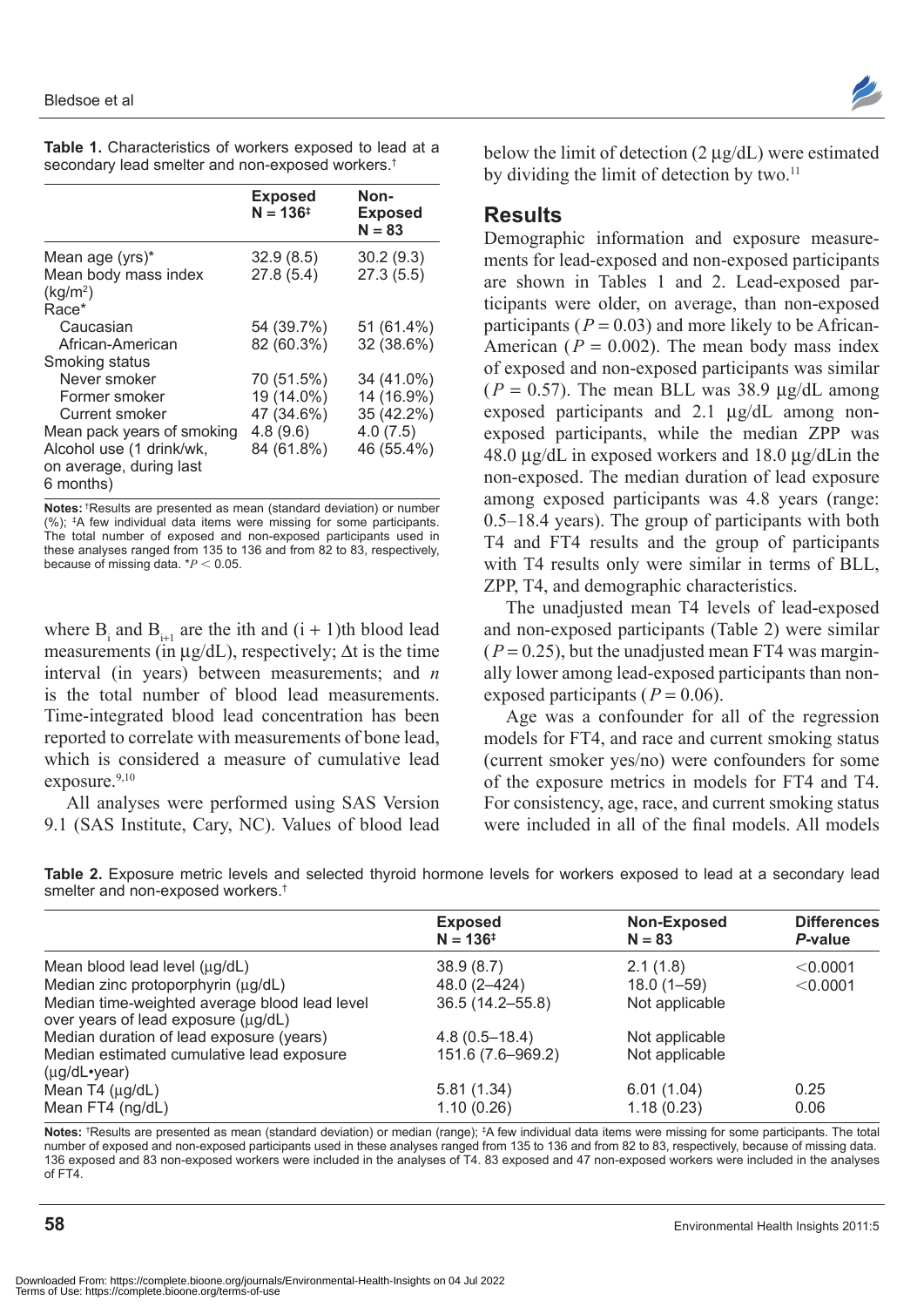

|                                                                                     | Τ4                 |         | FT4                |         |
|-------------------------------------------------------------------------------------|--------------------|---------|--------------------|---------|
|                                                                                     | <b>Coefficient</b> | P-value | <b>Coefficient</b> | P-value |
| Occupational lead exposure (Yes $= 1$ )                                             | $-0.05758$         | 0.74    | $-0.05172$         | 0.26    |
| Blood lead level $(\mu g/dL)^{\ddagger}$                                            | $-0.00977$         | 0.46    | $-0.00173$         | 0.65    |
| Natural log (zinc protoporphyrin in µg/dL) <sup>‡</sup>                             | $-0.20430$         | 0.16    | $-0.05186$         | 0.20    |
| Natural log (duration of exposure in years) <sup>‡</sup>                            | $-0.14911$         | 0.27    | $-0.06933$         | 0.04    |
| Natural log (estimated cumulative lead<br>exposure in $\mu$ g/dL•year) <sup>‡</sup> | $-0.17595$         | 0.13    | $-0.05805$         | 0.05    |

**Table 3.** Association of measures of lead exposure with the level of thyroxine (T4) and free thyroxine (FT4)† .

**Notes:** † All multiple linear regression models included age, race, current smoking status, and an exposure variable (occupational lead exposure, blood lead level, or the natural log of zinc protoporphyrin, duration of exposure, or estimated cumulative lead exposure); ‡ The last eight models were restricted to exposed workers.

satisfied the usual assumptions of independent normally distributed errors with equal variance.

In regression analyses conducted for exposed workers, the logged values of ZPP, exposure duration, and estimated cumulative exposure were used, due to the skewed distributions of these variables. BLL was approximately normally distributed, so the unlogged values were used for BLL.

After adjusting for age, race, and current smoking status, exposed and non-exposed participants had similar mean levels of T4 (exposed =  $5.86 \mu g/dL$ , non-exposed = 5.92  $\mu$ g/dL,  $P > 0.74$ ) and FT4  $(exposed = 1.11 \mu g/dL, non-exposed = 1.16 \mu g/dL,$  $P = 0.26$ ). In analyses adjusted for age, race, and current smoking, T4 did not show a statistically significant relation with any of the exposure metrics (Table 3). In contrast, FT4 was inversely related to the logged values of both exposure duration  $(P = 0.04)$ and cumulative exposure  $(P = 0.05)$ , but not to either of the biological exposure metrics.  $R^2$  values for the models were low, but were higher for the models of FT4.

### **Discussion and Conclusions**

This study found no difference in mean T4 or FT4 between exposed and non-exposed workers after adjusting for age, race, and current smoking status. While the concentration of T4 was not associated with any exposure metric in models adjusted for age, race, and current smoking status, the serum concentration of FT4 was negatively associated with both exposure duration and cumulative exposure. The reasons for this are unknown. Other investigators have found that lead decreases thyroid uptake of iodine<sup>12</sup> and may adversely affect the pituitary-thyroid axis.13,14

Our findings suggest that lead may affect the equilibrium between protein-bound and free hormone. Free thyroid hormones represent less than 1% of all thyroid hormones but are responsible for biological effects.<sup>15</sup> A process that alters protein binding could disrupt biological effects by dramatically altering the amount of free thyroid hormones while maintaining normal or near normal levels of total T4 and TSH. Although FT4 results were available only for a subset of participants in this study, the groups of participants with and without FT4 results available were similar with respect to demographic characteristics, body mass index, smoking, and exposure metrics, suggesting that differences in the findings are not due to bias in the sample.

Previous research on the effects of lead on thyroid function has had widely varying results. A number of studies have examined the relation between thyroid hormone levels and BLL, which reflects recent lead exposure. Some studies have suggested that BLLs higher than those in the current study are associated with decrements in thyroid hormone levels.<sup>13,14,16</sup> However, similar findings have not generally been observed in studies of workers with BLLs less than 60 µg/dL. Refowitz<sup>17</sup> and Schumacher and colleagues<sup>18</sup> found no association with BLL and thyroid hormone levels among groups of workers with mean BLLs less than  $~\sim 60$  µg/dL. In contrast, Gustafson and colleagues<sup>19</sup> and Dursun and Tutus<sup>20</sup> found higher levels of T4, on average, among exposed workers with mean BLLs of 39.4 µg/dL and 17.07 µg/dL, respectively, than among non-exposed workers. Dursun and Tutus<sup>20</sup> also found higher levels of FT4 and FT3, on average, among exposed workers. Singh et  $al<sup>21</sup>$  found no difference in T3 and T4 between controls and a group of exposed workers with a mean BLL of 51.9; however, mean TSH

Environmental Health Insights 2011:5 **59**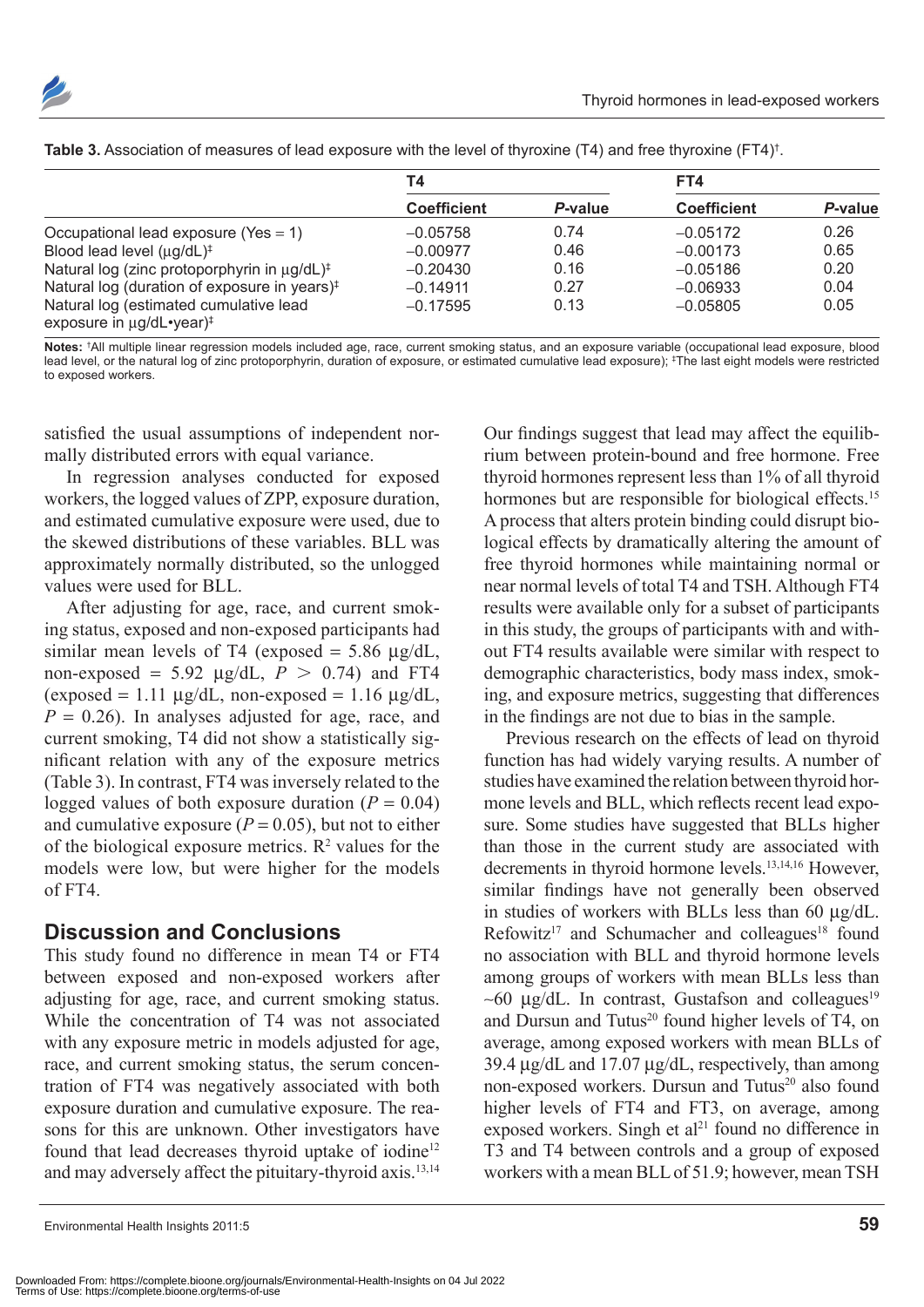

was significantly higher in the exposed group. Lopez and colleagues<sup>16</sup> found a positive correlation between BLL and T3, T4, FT4, and TSH at BLLs below 50  $\mu$ g/ dL and a negative correlation between BLL and T3, T4, and FT4 at BLLs above 50 µg/dL, suggesting the existence of a threshold effect. In the current study of workers with current BLLs below 60 µg/dL, no association was observed between T4 or FT4 and occupational lead exposure (yes/no) or BLL.

Relatively few studies have evaluated the effect of chronic or cumulative lead exposure on thyroid function; most have used duration of exposure as a surrogate of chronic lead exposure. Tuppurainen and  $\text{colle}$ agues<sup>22</sup> found negative correlations between duration of exposure and both T4 and FT4, especially among workers with individual average BLLs above 56.6 µg/dL, suggesting that chronic, intense lead exposure may depress thyroid function. Dursun and Tutus<sup>20</sup> found a negative association between duration of exposure and T4 but not FT4. In contrast, Gennart and colleagues<sup>23</sup> found no relationship between duration of exposure and T3, T4, FT4 index, or TSH. Erfurth and  $\text{colleagues}^{24}$  found no relationship for FT4, FT3, and TSH with two metrics designed to estimate long-term exposure: a cumulative blood lead index and finger bone lead. The current study found negative associations between concentrations of FT4, but not T4, and long-term exposure (as measured by either exposure duration or estimated cumulative lead exposure).

The disparity in findings among studies of lead exposure and thyroid function may be related to study limitations such as sample size, or to non-comparability between studies. Other limitations include absence of a non-exposed referent group,  $13,14,17,18,22$  relatively high BLLs in the "non-exposed" referent group, $^{23,16}$ and lack of data on potential confounders such as age, race, alcohol use, and/or smoking.13,16–24 For studies examining the effects of exposure duration, disparities in the results may be related to between-study differences in the relations between exposure duration and cumulative lead exposure.

The current study has several limitations. T4 and FT4 were evaluated, but TSH, T3, and FT3 measurements were not available. In addition, FT4 could be evaluated only for a subset of participants. A more comprehensive laboratory battery would have been desirable. As with any cross-sectional study, it is impossible to detect temporal associations between exposure and outcome variables; moreover, numerous associations were evaluated, and some of the findings may have attained statistical significance by chance. The R2 values for the relations between blood lead levels and thyroid hormones were low in this study, as in other studies of this topic. This suggests that other factors not taken into account by these studies, such as genetic polymorphisms<sup>25</sup> may have substantial explanatory value. Another limitation is that information on potential confounders was from self reports; there was no validation of reports of personal habits, medical history or medication use.

Strengths of the study include having participants with significant lead exposure but BLLs allowable under the current lead standard (29 CFR Part  $1910.1025$ )<sup>26</sup> and a large number of participants in exposed as well as non-exposed groups. Some previous studies reported relatively high BLLs for non-exposed comparison groups, suggesting that those participants had significant environmental lead exposure from some source, whether occupational or not. The low mean BLL for non-exposed participants in this study suggests that nonexposed participants had little recent lead exposure.

Another strength of this study is the use of multiple measurements of lead exposure. The complexity of lead metabolism limits the value of a single variable in estimating the biological burden on people chronically exposed.27 This study used multiple variables to seek insight into whether short, medium, or long-term exposure is potentially most damaging to thyroid metabolism. BLL provides the best measurement for recent lead exposure. ZPP reflects intermediate lead exposure over the previous three to four months.27 Duration of exposure and estimates of cumulative lead exposure (the calculation of which is described above) provided two different but related ways of considering long-term lead exposure.

In summary, the findings suggest that the concentration of FT4 may be inversely related to long-term lead exposure. In contrast, T4 was not associated with metrics of lead exposure (BLL, ZPP, exposure duration, or estimated cumulative exposure).

### **Acknowledgments**

Much of this work was included in Dr. Michael Bledsoe's Master of Science thesis for the University of Cincinnati. The authors thank Dr. Bledsoe's thesis committee members, Dr. Sue Ross, Dr. Andrew